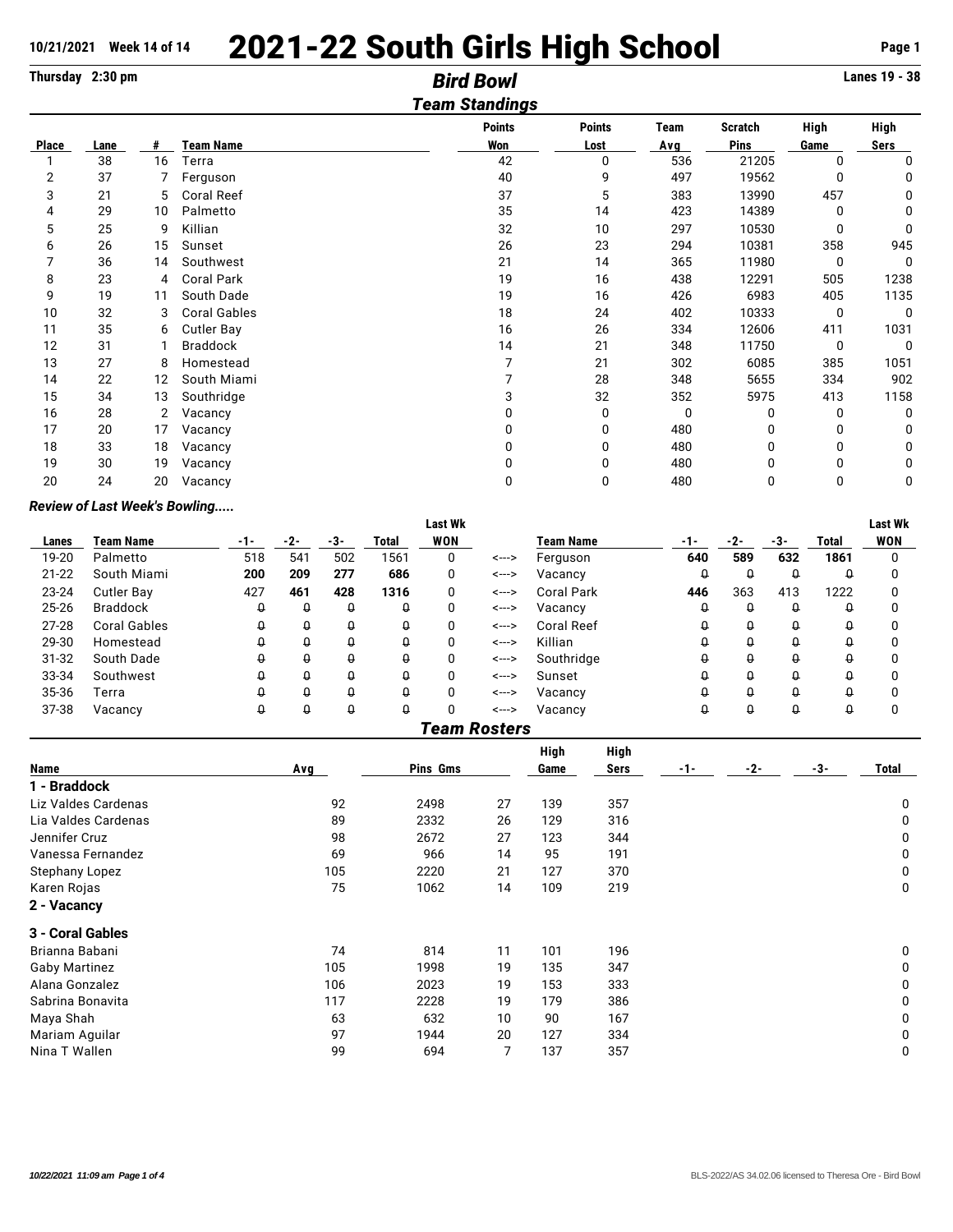| <b>Week 14 of 14</b><br>10/21/2021     |            | 2021-22 South Girls High School |                      |          |             |     |     |       | Page 2 |  |
|----------------------------------------|------------|---------------------------------|----------------------|----------|-------------|-----|-----|-------|--------|--|
|                                        |            |                                 |                      | High     | <b>High</b> |     |     |       |        |  |
| Name                                   | <b>Avg</b> | Pins Gms                        |                      | Game     | <b>Sers</b> | -1- | -2- | $-3-$ | Total  |  |
| 4 - Coral Park                         |            |                                 |                      |          |             |     |     |       |        |  |
| Karla Arriaga                          | 109        | 218                             | $\overline{2}$       | 120      | 120         |     |     |       | 0      |  |
| Ashley Alvarenga                       | 101        | 1929                            | 19                   | 133      | 369         | 132 | 104 | 133   | 369    |  |
| Madelyn Casco                          | 108        | 2602                            | 24                   | 167      | 399         | 90  | 104 | 104   | 298    |  |
| Ingrid Chaviano                        | 120        | $\pmb{0}$                       | $\bf{0}$             | 0        | 0           |     |     |       | 0      |  |
| Laura Eraso                            | 84         | 1262                            | 15                   | 122      | 282         |     |     |       | 0      |  |
| Melissa Sanchez                        | 77         | 1160                            | 15                   | 119      | 269         | 119 | 62  | 88    | 269    |  |
| Crystal Ramirez                        | 75         | 980                             | 13                   | 108      | 250         |     |     |       | 0      |  |
| Isabella Bravo                         | 88         | 2308                            | 26                   | 116      | 317         | 105 | 93  | 88    | 286    |  |
| Karla Portillo                         | 115        | 921                             | 8                    | 176      | 398         |     |     |       | 0      |  |
| Hanna Rubiales                         | 63         | 447                             | 7                    | 96       | 172         |     |     |       | 0      |  |
|                                        | 55         | 277                             | 5                    | 65       | 158         |     |     |       | 0      |  |
| Sophia Berlanga                        |            |                                 |                      |          |             |     |     |       |        |  |
| 5 - Coral Reef                         |            |                                 |                      |          |             |     |     |       |        |  |
| Natalia Aguilara                       | 102        | 2460                            | 24                   | 168      | 385         |     |     |       | 0      |  |
| Rebecca Rodriguez                      | 95         | 1717                            | 18                   | 131      | 232         |     |     |       | 0      |  |
| Katelyn Rodriguez                      | 99         | 2588                            | 26                   | 163      | 348         |     |     |       | 0      |  |
| Guiliana Amelia                        | 87         | 1481                            | 17                   | 112      | 291         |     |     |       | 0      |  |
| Natalie Lopez                          | 71         | 788                             | 11                   | 104      | 235         |     |     |       | 0      |  |
| Juliana Penagos                        | 80         | 809                             | 10                   | 98       | 176         |     |     |       | 0      |  |
| Isabella Vazquez                       | 66         | 468                             | 7                    | 81       | 119         |     |     |       | 0      |  |
| <b>Madison Rodriguez</b>               | 111        | 2565                            | 23                   | 155      | 352         |     |     |       | 0      |  |
| Amelia Spinnato                        | 85         | 1114                            | 13                   | 113      | 245         |     |     |       | 0      |  |
| 6 - Cutler Bay                         |            |                                 |                      |          |             |     |     |       |        |  |
| <b>Marguerite Teare</b>                | 71         | 2799                            | 39                   | 106      | 272         | 100 | 70  | 59    | 229    |  |
| Jordyn Ferenczi                        | 91         | 3276                            | 36                   | 140      | 323         | 91  | 69  | 107   | 267    |  |
| Arianna Perez                          | 92         | 2773                            | 30                   | 134      | 321         | 99  | 134 | 88    | 321    |  |
| Nicole Lanza                           | 80         | 2416                            | 30                   | 111      | 277         | 71  | 104 | 102   | 277    |  |
| <b>Grace Nunes</b>                     | 66         | 1606                            | 24                   | 91       | 228         | 66  | 84  | 72    | 222    |  |
| 7 - Ferguson                           |            |                                 |                      |          |             |     |     |       |        |  |
| Lia Ramirez                            | 113        | 2714                            | 24                   | 149      | 365         | 139 | 119 |       | 258    |  |
| Samantha Perez                         | 120        | 3129                            | 26                   | 150      | 386         | 122 | 142 | 122   | 386    |  |
| Natalia Findeisen                      | 122        | 3561                            | 29                   | 167      | 401         | 128 | 112 | 145   | 385    |  |
| Samantha Abreu                         | 142        | 4555                            | 32                   | 193      | 498         | 143 | 101 | 169   | 413    |  |
| Kaylee Fonseca                         | 95         | 1054                            | 11                   | 122      | 208         |     |     |       | 0      |  |
| Ashley Barroso                         | 120        | 0                               | 0                    | 0        | 0           |     |     |       | 0      |  |
| <b>Madison Rivero</b>                  | 98         | 1187                            | 12                   | 128      | 228         | 108 |     | 93    | 201    |  |
| Nicole Marin                           | 111        | 1784                            | 16                   | 183      | 259         |     | 115 | 103   | 218    |  |
| 8 - Homestead                          |            |                                 |                      |          |             |     |     |       |        |  |
|                                        |            |                                 |                      |          |             |     |     |       |        |  |
| Alondria Rivera<br>Monique Withers     | 73<br>46   | 1176<br>93                      | 16<br>$\overline{2}$ | 87<br>53 | 241<br>53   |     |     |       | 0<br>0 |  |
|                                        |            |                                 |                      |          |             |     |     |       |        |  |
| Melany Agramonte<br>Yoselin Mendoza    | 87         | 1488                            | 17                   | 121      | 312         |     |     |       | 0      |  |
|                                        | 96<br>57   | 1733<br>114                     | 18                   | 122      | 307         |     |     |       | 0      |  |
| Jazmin Aaron<br><b>Lashon Williams</b> |            |                                 | 2                    | 67       | 114         |     |     |       | 0      |  |
|                                        | 80         | 643                             | 8                    | 108      | 287         |     |     |       | 0      |  |
| <b>Tekiah Gray</b>                     | 67         | 269                             | 4                    | 81       | 138         |     |     |       | 0      |  |
| Sariya Geter                           | 94         | 569                             | 6                    | 117      | 307         |     |     |       | 0      |  |
| 9 - Killian                            |            |                                 |                      |          |             |     |     |       |        |  |
| Alyssa Reyes                           | 88         | 2026                            | 23                   | 122      | 290         |     |     |       | 0      |  |
| Emely Delgado                          | 71         | 571                             | 8                    | 94       | 170         |     |     |       | 0      |  |
| Helen Garcia Perez                     | 43         | 130                             | 3                    | 49       | 49          |     |     |       | 0      |  |
| Mya Robinson                           | 95         | 1727                            | 18                   | 155      | 349         |     |     |       | 0      |  |
| Rosemary Aguero                        | 72         | 1308                            | 18                   | 112      | 242         |     |     |       | 0      |  |
| Amari Batiste                          | 80         | 1690                            | 21                   | 117      | 294         |     |     |       | 0      |  |
| Laniyah Leon                           | 84         | 1691                            | 20                   | 122      | 294         |     |     |       | 0      |  |
| <b>Denise Linares</b>                  | 76         | 1142                            | 15                   | 100      | 254         |     |     |       | 0      |  |
| Haylee Herrera                         | 61         | 245                             | 4                    | 73       | 126         |     |     |       | 0      |  |
| 10 - Palmetto                          |            |                                 |                      |          |             |     |     |       |        |  |
| Maggie Meltzer                         | 124        | 3745                            | 30                   | 178      | 423         | 100 | 121 | 108   | 329    |  |
| Ruby Tenbroek                          | 95         | 2855                            | 30                   | 149      | 352         | 103 | 82  | 95    | 280    |  |
| Nicole Paz                             | 110        | 2641                            | 24                   | 152      | 377         | 114 | 116 | 122   | 352    |  |
| <b>Emily Olster</b>                    | 94         | 2820                            | 30                   | 147      | 372         | 96  | 96  | 89    | 281    |  |
| Paola Leon                             | 97         | 2328                            | 24                   | 129      | 339         | 105 | 126 | 88    | 319    |  |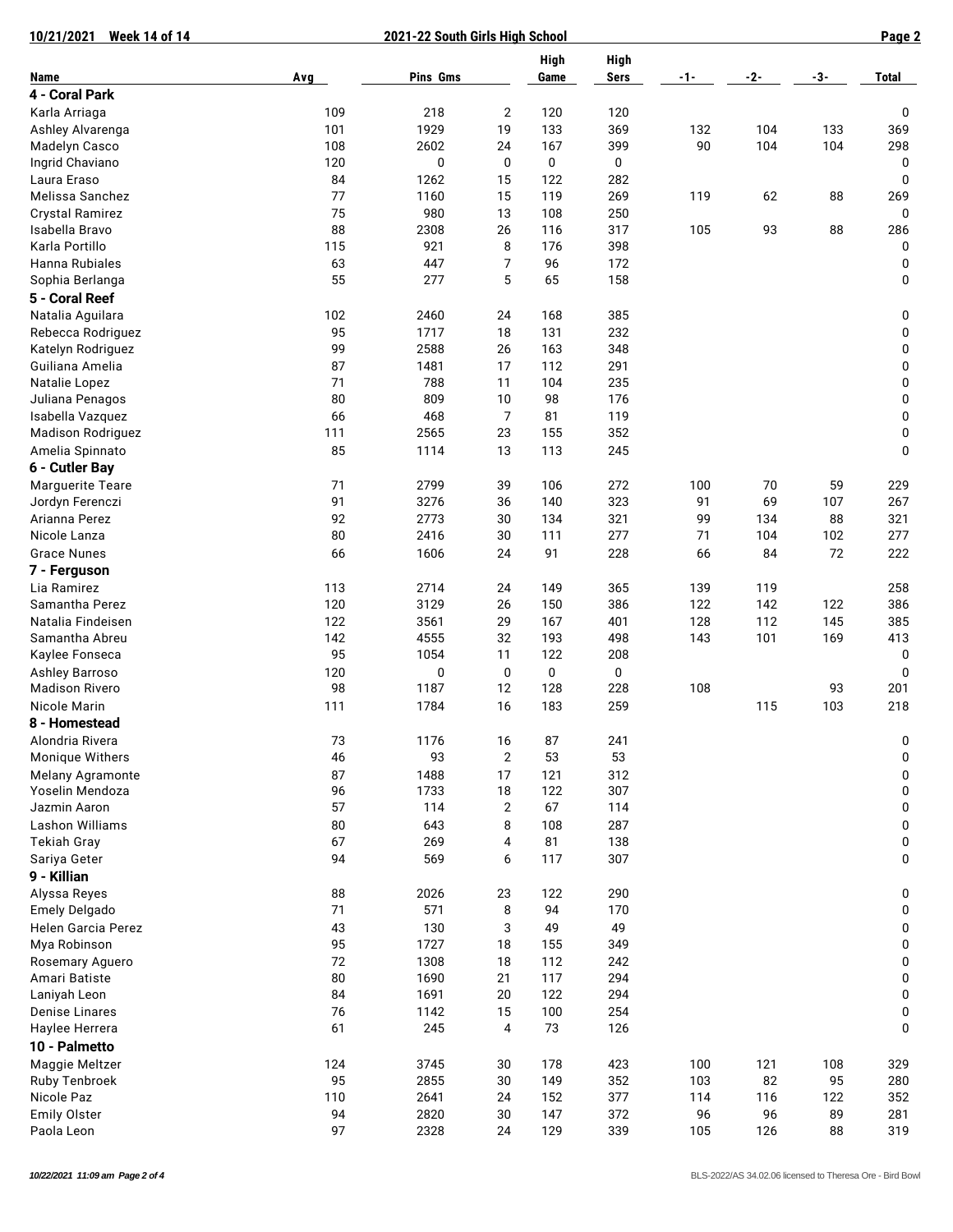| 10/21/2021<br><b>Week 14 of 14</b> |     | 2021-22 South Girls High School |    |           |             |     |                                                          |       | Page 3       |
|------------------------------------|-----|---------------------------------|----|-----------|-------------|-----|----------------------------------------------------------|-------|--------------|
|                                    |     |                                 |    | High      | <b>High</b> |     |                                                          |       |              |
| Name                               | Avg | Pins Gms                        |    | Game      | <b>Sers</b> | -1- | -2-                                                      | $-3-$ | <b>Total</b> |
| 11 - South Dade                    |     |                                 |    |           |             |     |                                                          |       |              |
| Gaby Sian                          | 112 | 2016                            | 18 | 158       | 373         |     |                                                          |       | 0            |
| Camilla Garcia                     | 114 | 1371                            | 12 | 148       | 356         |     |                                                          |       | 0            |
| Natalie Duran                      | 120 | 0                               | 0  | 0         | 0           |     |                                                          |       | 0            |
| <b>Genesis Morales</b>             | 80  | 1212                            | 15 | 102       | 274         |     |                                                          |       | 0            |
| <b>Natalie Dones</b>               | 120 | $\pmb{0}$                       | 0  | 0         | 0           |     |                                                          |       | 0            |
| Ferny Hernandez                    | 64  | 194                             | 3  | 77        | 194         |     |                                                          |       | 0            |
| Julissa Cordova                    | 88  | 792                             | 9  | 124       | 303         |     |                                                          |       | 0            |
| Alexandra Lastra                   | 80  | 484                             | 6  | 103       | 281         |     |                                                          |       | 0            |
| Victoria Ormaza                    | 89  | 802                             | 9  | 117       | 300         |     |                                                          |       | 0            |
| Kylie Gonzalez                     | 37  | 112                             | 3  | 63        | 112         |     |                                                          |       | 0            |
| 12 - South Miami                   |     |                                 |    |           |             |     |                                                          |       |              |
| Teresa Garcia                      | 120 | $\pmb{0}$                       | 0  | 0         | 0           |     |                                                          |       | 0            |
| Elena Gutierrez                    | 78  | 1184                            | 15 | 109       | 281         |     |                                                          |       | 0            |
| Sophia Varela                      | 69  | 1881                            | 27 | 96        | 242         | 68  | 78                                                       | 96    | 242          |
| Nicole Vela                        | 81  | 2197                            | 27 | 111       | 286         | 84  | 66                                                       | 110   | 260          |
| Jennifer Alcaide                   | 49  | 893                             | 18 | 71        | 184         | 48  | 65                                                       | 71    | 184          |
| 13 - Southridge                    |     |                                 |    |           |             |     |                                                          |       |              |
| <b>Meloddy Hernandez</b>           | 87  | 1846                            | 21 | 134       | 320         |     |                                                          |       | 0            |
| Karla Rossale                      | 77  | 1637                            | 21 | 109       | 302         |     |                                                          |       | 0            |
| Ana Whelan                         | 112 | 2030                            |    |           |             |     |                                                          |       |              |
| Shamira Canavaciola                | 76  |                                 | 18 | 151       | 371<br>255  |     |                                                          |       | 0            |
|                                    |     | 915                             | 12 | 109       |             |     |                                                          |       | 0            |
| 14 - Southwest                     |     |                                 |    |           |             |     |                                                          |       |              |
| Stephanie Rodriguez                | 76  | 1837                            | 24 | 121       | 264         |     |                                                          |       | 0            |
| Leila Lopez                        | 67  | 874                             | 13 | 93        | 202         |     |                                                          |       | 0            |
| Nilias Vidarte                     | 96  | 2209                            | 23 | 121       | 334         |     |                                                          |       | 0            |
| Amanda Arxer                       | 126 | 2531                            | 20 | 191       | 417         |     |                                                          |       | 0            |
| Anais Segovia                      | 123 | 2829                            | 23 | 160       | 397         |     |                                                          |       | 0            |
| Demi Chirino                       | 100 | 1700                            | 17 | 138       | 335         |     |                                                          |       | 0            |
| 15 - Sunset                        |     |                                 |    |           |             |     |                                                          |       |              |
| Miah Bermudez                      | 67  | 268                             | 4  | 84        | 225         |     |                                                          |       | 0            |
| Raquel Guerrero                    | 88  | 2383                            | 27 | 118       | 294         |     |                                                          |       | 0            |
| Sarah Tice                         | 61  | 1650                            | 27 | 108       | 260         |     |                                                          |       | 0            |
| Jeksy Guerrero                     | 78  | 2124                            | 27 | 121       | 260         |     |                                                          |       | 0            |
| Shelsia Gutierrez                  | 99  | 2683                            | 27 | 136       | 372         |     |                                                          |       | 0            |
| ngelys Mendez                      | 74  | 1273                            | 17 | 104       | 248         |     |                                                          |       | 0            |
| 16 - Terra                         |     |                                 |    |           |             |     |                                                          |       |              |
| Jassidy Lopez                      | 83  | 1414                            | 17 | 110       | 304         |     |                                                          |       | 0            |
| Jezel Lopez                        | 100 | 2408                            | 24 | 152       | 353         |     |                                                          |       | 0            |
| Ella Perez                         | 175 | 5257                            | 30 | 226       | 582         |     |                                                          |       | 0            |
| <b>Gillian Pons</b>                | 178 | 5349                            | 30 | 237       | 610         |     |                                                          |       | 0            |
| Alexa Puett                        | 157 | 4736                            | 30 | 215       | 543         |     |                                                          |       | 0            |
| Alyssa Sosa                        | 107 | 2041                            | 19 | 148       | 356         |     |                                                          |       | 0            |
| 17 - Vacancy                       |     |                                 |    |           |             |     |                                                          |       |              |
| VACANT                             | 120 | 0                               | 0  | 0         | 0           |     |                                                          |       | 0            |
| VACANT                             | 120 | 0                               | 0  | $\pmb{0}$ | 0           |     |                                                          |       | 0            |
| VACANT                             | 120 | 0                               | 0  | 0         | 0           |     |                                                          |       | 0            |
| VACANT                             | 120 | 0                               | 0  | 0         | 0           |     |                                                          |       | 0            |
|                                    |     |                                 |    |           |             |     |                                                          |       |              |
| 18 - Vacancy                       |     |                                 |    |           |             |     |                                                          |       |              |
| VACANT                             | 120 | 0                               | 0  | 0         | 0           |     |                                                          |       | 0            |
| VACANT                             | 120 | 0                               | 0  | 0         | 0           |     |                                                          |       | 0            |
| VACANT                             | 120 | 0                               | 0  | $\pmb{0}$ | 0           |     |                                                          |       | 0            |
| VACANT                             | 120 | 0                               | 0  | 0         | 0           |     |                                                          |       | 0            |
| 19 - Vacancy                       |     |                                 |    |           |             |     |                                                          |       |              |
| VACANT                             | 120 | 0                               | 0  | 0         | 0           |     |                                                          |       | 0            |
| VACANT                             | 120 | 0                               | 0  | 0         | 0           |     |                                                          |       | 0            |
| VACANT                             | 120 | 0                               | 0  | 0         | 0           |     |                                                          |       | 0            |
| VACANT                             | 120 | 0                               | 0  | 0         | 0           |     |                                                          |       | 0            |
| 20 - Vacancy                       |     |                                 |    |           |             |     |                                                          |       |              |
| VACANT                             | 120 | 0                               | 0  | 0         | 0           |     |                                                          |       | 0            |
| VACANT                             | 120 | 0                               | 0  | 0         | 0           |     |                                                          |       | 0            |
| VACANT                             | 120 | 0                               | 0  | 0         | 0           |     |                                                          |       | 0            |
| VACANT                             | 120 | 0                               | 0  | 0         | 0           |     |                                                          |       | 0            |
| 10/22/2021 11:09 am Page 3 of 4    |     |                                 |    |           |             |     | BLS-2022/AS 34.02.06 licensed to Theresa Ore - Bird Bowl |       |              |
|                                    |     |                                 |    |           |             |     |                                                          |       |              |